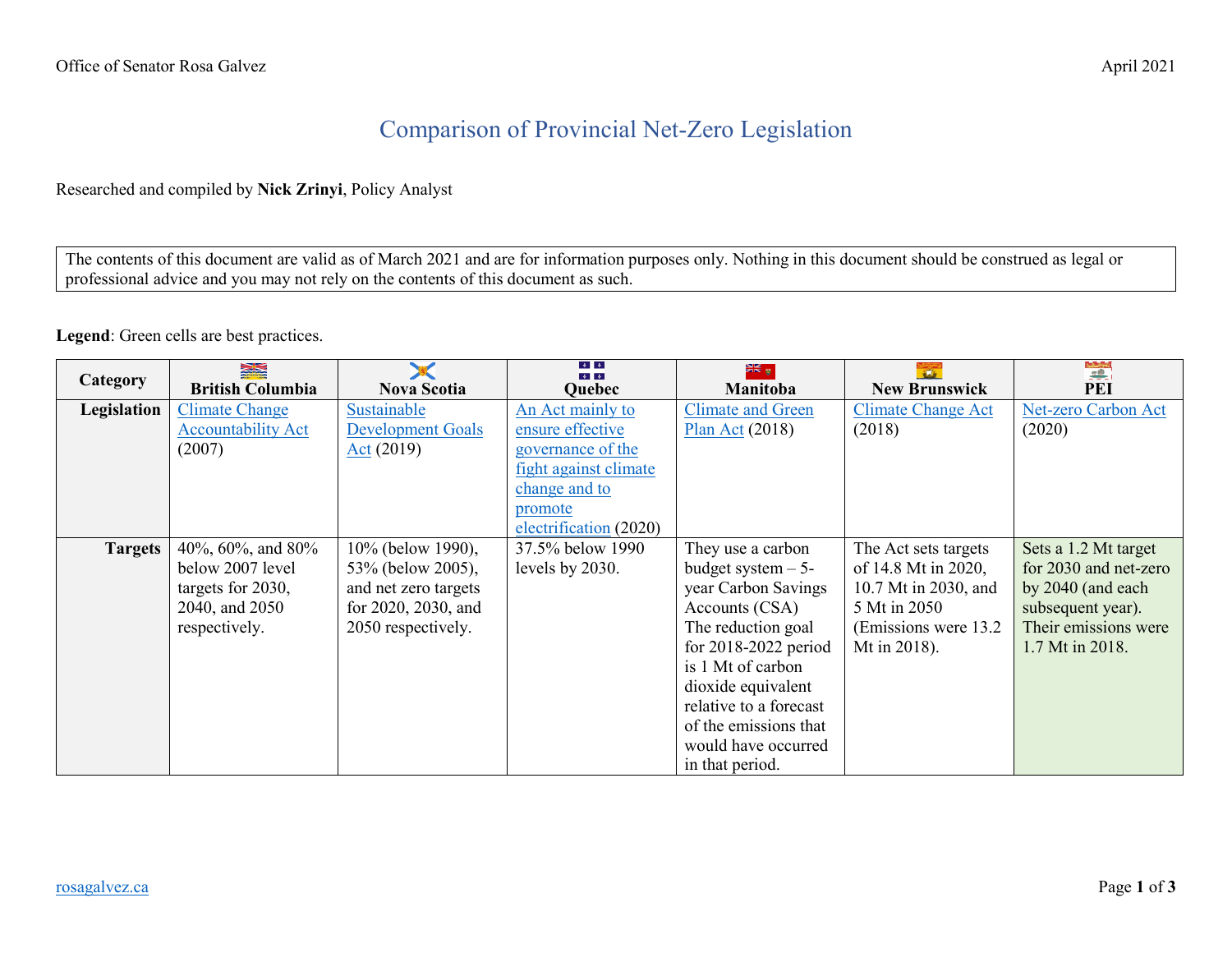| Category                       | 蒙蒙                                                                                                                                                        |                                                                                                                                                                                                       | $\left\vert \Phi \right\vert$ , $\left\vert \Phi \right\vert$<br>4.14.                                                                                                                                                                                  | ञ्रा∉ <sub>हा</sub>                                                                                                                                                                                                           | $\overline{a}$                                                                                                                                                                                               |                                                                                                                                                                                                                                                   |
|--------------------------------|-----------------------------------------------------------------------------------------------------------------------------------------------------------|-------------------------------------------------------------------------------------------------------------------------------------------------------------------------------------------------------|---------------------------------------------------------------------------------------------------------------------------------------------------------------------------------------------------------------------------------------------------------|-------------------------------------------------------------------------------------------------------------------------------------------------------------------------------------------------------------------------------|--------------------------------------------------------------------------------------------------------------------------------------------------------------------------------------------------------------|---------------------------------------------------------------------------------------------------------------------------------------------------------------------------------------------------------------------------------------------------|
|                                | <b>British Columbia</b>                                                                                                                                   | <b>Nova Scotia</b>                                                                                                                                                                                    | <b>Quebec</b>                                                                                                                                                                                                                                           | Manitoba                                                                                                                                                                                                                      | <b>New Brunswick</b>                                                                                                                                                                                         | <b>PEI</b>                                                                                                                                                                                                                                        |
| <b>Advisory</b><br><b>Body</b> | Advisory committee<br>of up to 20 members,<br>6-year terms,<br>appointed by<br>government, must be<br>representative of<br>various stakeholder<br>groups. | None                                                                                                                                                                                                  | 9 to 13 members, 3-<br>year terms (can be<br>reappointed), must be<br>independent with no<br>conflicting interests,<br>appointed by<br>government, majority<br>from scientific<br>community, not paid.<br>Secretariat is<br>appointed by<br>government. | <b>Expert Advisory</b><br>Council, establishes<br>its own rules and<br>procedures, appointed<br>by Minister, no size,<br>terms, expertise, or<br>secretariat. Must be<br>independent at the<br>discretion of the<br>Minister. | Climate Change Fund<br>Advisory Board to<br>advise the Minister<br>on matters relating to<br>crediting and use of<br>funds.                                                                                  | Advisory committee<br>of up to 10 members,<br>appointed by<br>government, must be<br>representative of<br>various stakeholder<br>groups.                                                                                                          |
| <b>Reporting</b>               | Annual report with<br>detailed requirements<br>and reports are<br>public.                                                                                 | Government must<br>create a single plan in<br>2020 and must table it<br>in the House of<br>Assembly.<br>Minister must report<br>annually to the House<br>of Assembly on<br>progress towards<br>goals. | Committee advice is<br>made public.<br>Every five years the<br>Minister prepares<br>transition, innovation,<br>and efficiency master<br>plan.                                                                                                           | Minister must<br>develop plan that<br>meets specific criteria<br>and take into account<br>advice from the<br>council.<br>Annual report on<br>policies, reductions,<br>etc. Report is made<br>public.                          | Minister must<br>develop plan, plan is<br>reviewed every 5<br>years and it is made<br>public.<br>Progress report every<br>year, also made<br>public.<br>Minister needs to<br>report annually on the<br>fund. | Annual reports on a<br>long list of items<br>including emissions,<br>progress to targets,<br>actions taken,<br>abatement cost, and<br>advice received.<br>They must report<br>every five years on<br>climate change risks.<br>Reports are public. |
| <b>Methodology</b>             | Methodology is<br>prescribed by<br>regulation.                                                                                                            | No accounting<br>methodology<br>specified.                                                                                                                                                            | Minister provides<br>directives on<br>accounting and<br>reporting<br>methodology.<br>Minister determines<br>which projects are<br>eligible for offsets                                                                                                  | No accounting<br>methodology<br>specified.                                                                                                                                                                                    | Methodology is<br>prescribed by<br>regulation.                                                                                                                                                               | Methodology is<br>prescribed by<br>regulation.                                                                                                                                                                                                    |